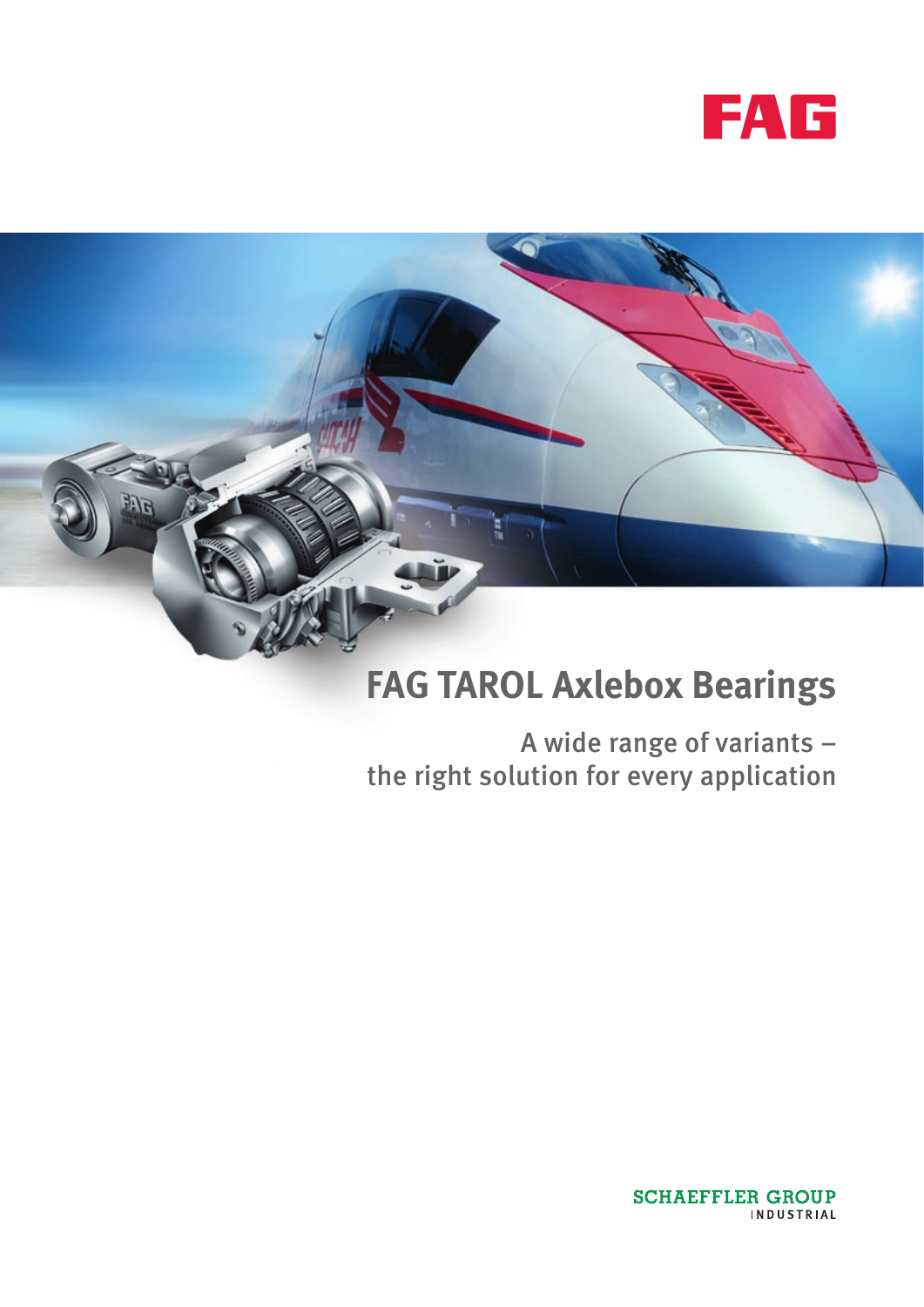## Tapered Roller Bearing Units TAROL

### TAROL axlebox bearing units for every requirement



#### Technical features

- Double row tapered roller bearing unit with single-piece outer ring
- Ready-to-fit bearing units that are mounted on both shaft journals of the axlebox
- Available in metric and inch size designs, made from chromium steel or case hardened steel
- Performance characteristics according to Schaeffler publications TPI 155, TPI 156, TPI 158, RFB 4 and RFB 13

#### Customer benefits

- Easy to mount
- High performance within the smallest space
- Long maintenance intervals due to highly effective seal concepts
- Designs with integrated sensors for on-board monitoring
- Suitable for reconditioning
- X-life technologies are used for highspeed applications and particularly high rating life requirements



Reinforced polyamide cage (optimized cross-section + additional guidance by ribs)  $\rightarrow$  For challenging operating conditions



Improved surfaces and running accuracy  $\rightarrow$  Lower frictional torque

 $\rightarrow$  Reduced power losses in the bearing



impulse ring  $\rightarrow$  Rotational impulses to sensor  $\rightarrow$  On-board monitoring possible

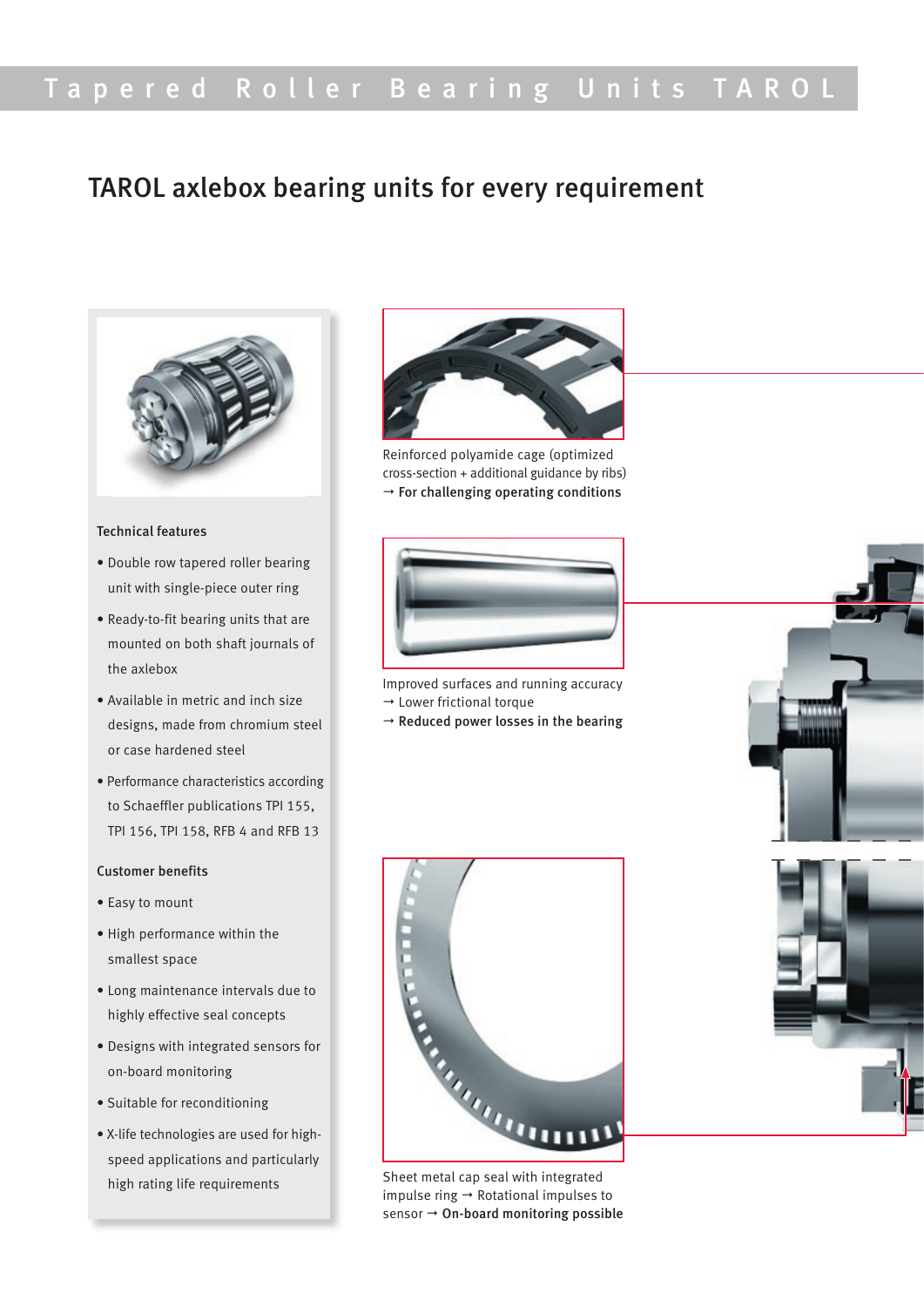## The modular TAROL system for design engineers



Design with relubrication holes available by special request of the customer

Sheet metal cap labyrinth seal for use in closed housings  $\rightarrow$  Very high speeds possible